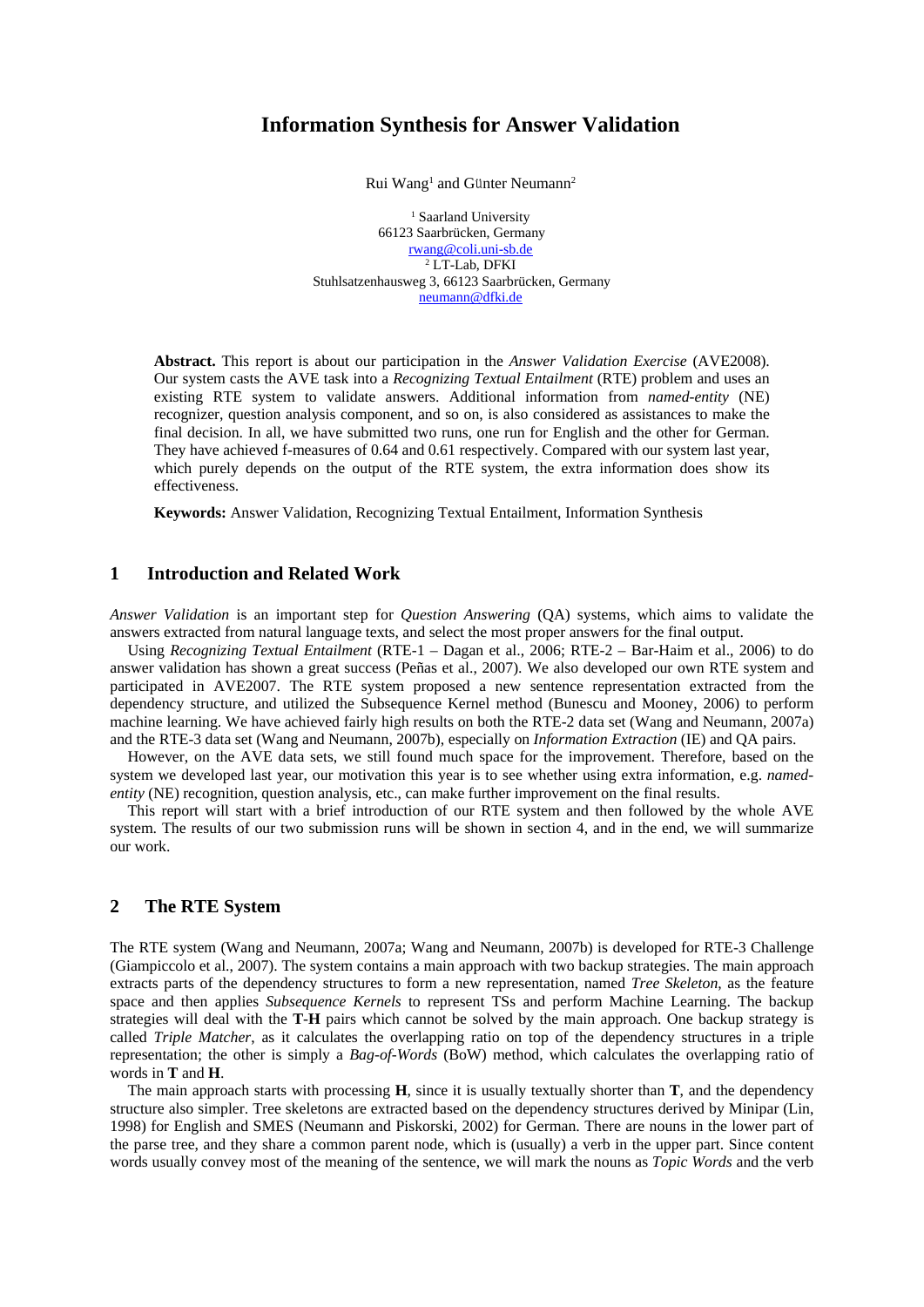as the *Root Node*. Together with the dependency paths in between, they form a subtree of the original dependency structure, which can be viewed as an extended version of *Predicate-Argument Structure* (Gildea and Palmer, 2002). We call the subtree *Tree Skeleton*, the topic words *Foot Nodes*, and the dependency path from the noun to the root node *Spine*. If there are two foot nodes, the corresponding spines will be the *Left Spine* and the *Right Spine*.

On top of the tree skeleton of **H**, the tree skeleton of **T** can also be extracted. We assume that *if the entailment holds from T to H, at least, they will share the same topics*. Since in practice, there are different expressions for the same entity, we have applied some fuzzy matching techniques to correspond the topic words in **T** and **H**, like initialism, partial matching, etc. Once we successfully identify the topic words in **T**, we trace up along the dependency parse tree to find the lowest common parent node, which will be marked as the root node of the tree skeleton of **T1**.

After some generalizations, we merge the two tree skeletons by 1) excluding the longest common prefixes for left spines and 2) excluding the longest common suffixes for right spines. Finally, we will get the dissimilarity of the two tree skeletons and we call it *Spine Differences*, i.e. *Left Spine Difference* (LSD) and *Right Spine Difference* (RSD). Then, since all the remaining symbols are POS tags and (generalized) dependency relation tags, they altogether form a *Closed-Class Symbol* (CCS) set. The spine difference is thus a sequence of CCSs. To represent it, we have utilized a *Subsequence Kernel* and a *Collocation Kernel* (Wang and Neumann, 2007a).

We have also considered the comparison between root nodes and their adjacent dependency relations. We have observed that some adjacent dependency relations of the root node (e.g.  $\langle SUBJ>or \langle OBJ> \rangle$ ) can play important roles in predicting the entailment relationship. For instance, the verb "*sell*" has a direction of the action from the subject to the object. In addition, the verb "*sell*" and "*buy*" convey totally different semantics. Therefore, we assign them two extra simple kernels named *Verb Consistence* (VC) and *Verb Relation Consistence* (VRC). The former indicates whether two root nodes have a similar meaning, and the latter indicates whether the relations are contradictive (e.g. <SUBJ> and <OBJ> are contradictive).

Finally, the main approach is assisted by two backup strategies: one is called the *Triple Similarity* and the other is called the *BoW Similarity*. Chief requirements for the backup strategy are robustness and simplicity. Accordingly, we construct a similarity function, which operates on two triple (dependency structure represented in the form of <head, relation, modifier>) sets and determines how many triples of **H** are contained in **T**. The core assumption here is that *the higher the number of matching triple elements, the more similar both sets are, and the more likely it is that T entails H*. The function uses an approximate matching function. Different cases (i.e. ignoring either the parent node or the child node, or the relation between nodes) might provide different indications for the similarity of **T** and **H**. We then sum them up using different weights and divide the result by the cardinality of **H** for normalization. The BoW similarity score is calculated by dividing the number of overlapping words between **T** and **H** by the total number of words in **H** after a simple tokenization according to the space between words.

<sup>&</sup>lt;sup>1</sup> The Root Node of **T** is not necessary to be a verb, instead, it could be a noun, a preposition, or even a dependency relation.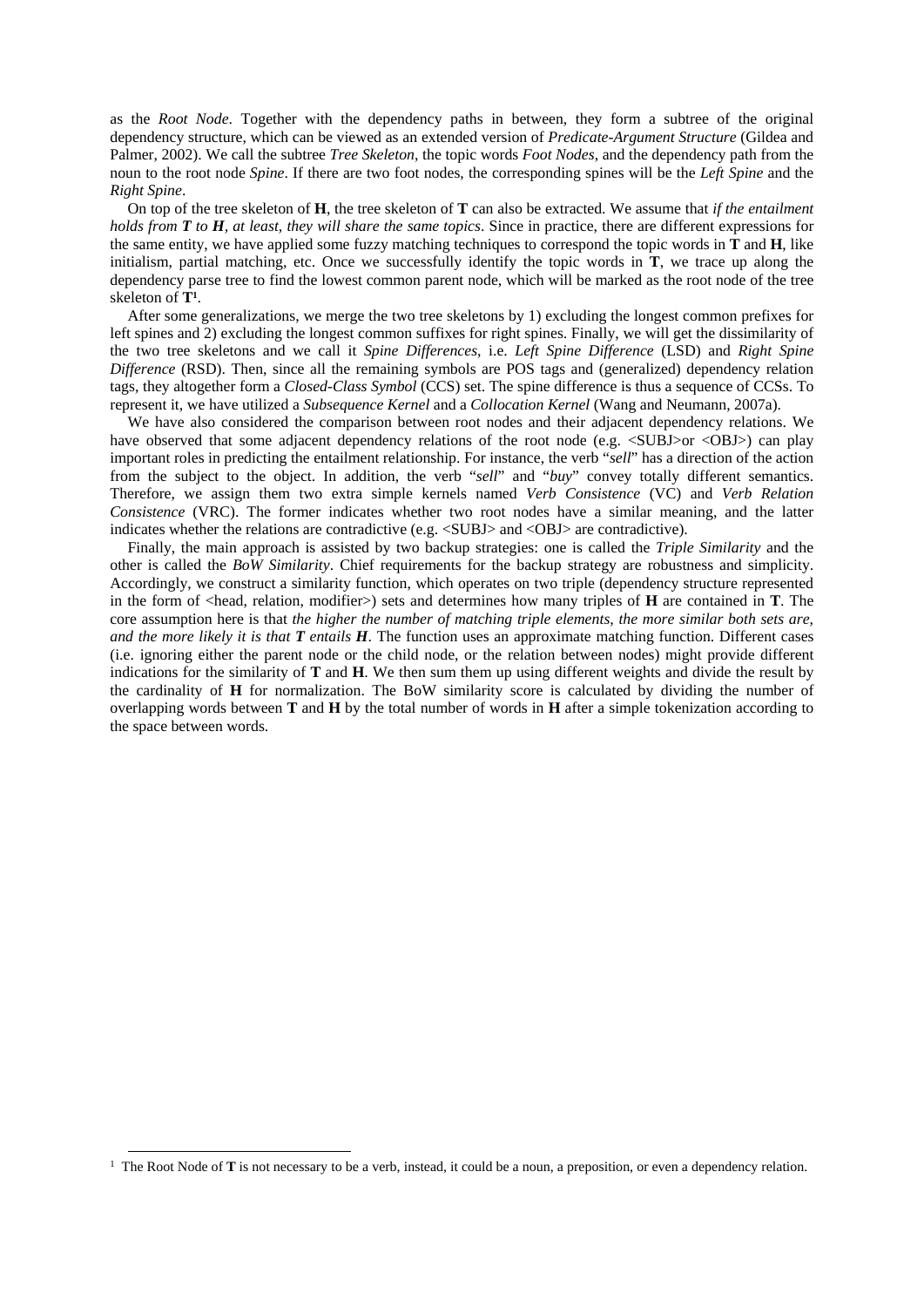## **3 The AVE System**



**Fig. 1.** Our AVE system uses the RTE system (**Tera** – *Textual Entailment Recognition for Application*) as a core component. The preprocessing module mainly adapts questions, their corresponding answers, and supporting documents into *Text* (**T**)- *Hypothesis* (**H**) pairs, assisted by some manually designed patterns. The post-processing module (i.e. the *Answer Validation*  in the picture) will validate each answer and select a most proper one based on the output of the RTE system. The new modules added are the *NE Recognition* and *Question Analysis*. Thus, we will have extra information like NEs in the answers, *Expected Answer Types* (EATs), etc.

#### **3.1 Preprocessing and Post-processing**

Since the input of the AVE task is a list of questions, their corresponding answers and the documents containing these answers, we need to adapt them into **T**-**H** pairs for the RTE system. For instance, the question is,

*How many "Superside" world championships did Steve Webster win between 1987 and 2004?*   $(id=87)<sup>2</sup>$ 

The QA system gives out several candidate answers to this question, as follows, *ten* (id=87\_1)

*24* (id=87\_2)

*…*

Each answer will have one supporting document where the answer comes from, like this,

*The most successful sidecar racer in Superside has been Steve Webster MBE, who has won ten world championships between 1987 and 2004.* (id=87\_1)

The assumption here is that *if the answer is relevant to the question, the document which contains the answer should entail the statement derived by combining the question and the answer*. This section will mainly focus on the combination of the question and the answer and in the next sections the RTE system and how to deal with the output of the system will be described.

In order to combine the question and the answer into a statement, we need some language patterns. Normally, we have different types of questions, such as *Who*-questions asking about persons, *What*-questions asking about definitions, etc. Therefore, we manually construct some language patterns for the input questions. For the example given above (id=87), we will apply the following pattern,

*Steve Webster won* <Answer> *"Superside" world championships between 1987 and 2004.*   $(id=87)$ 

Consequently, we substitute the <Answer> by each candidate answer to form **H**s – hypotheses. Since the supporting documents are naturally the **T**s – texts, the **T**-**H** pairs are built up accordingly,

*Id*: *87\_1* 

*Entailment*: *Unknown*

*Text*: *The most successful sidecar racer in Superside has been Steve Webster MBE, who has won ten world championships between 1987 and 2004.*

*Hypothesis*: *Steve Webster won ten "Superside" world championships between 1987 and 2004.*

These **T**-**H** pairs can be the input for any generic RTE systems. In practice, after applying our RTE system, if the **T**-**H** pairs are covered by our main approach, we will directly use the answers; if not, we will use a threshold

 <sup>2</sup> The "id" comes from AVE 2008 test data, i.e. "AVE2008-annotated-test-EN.xml".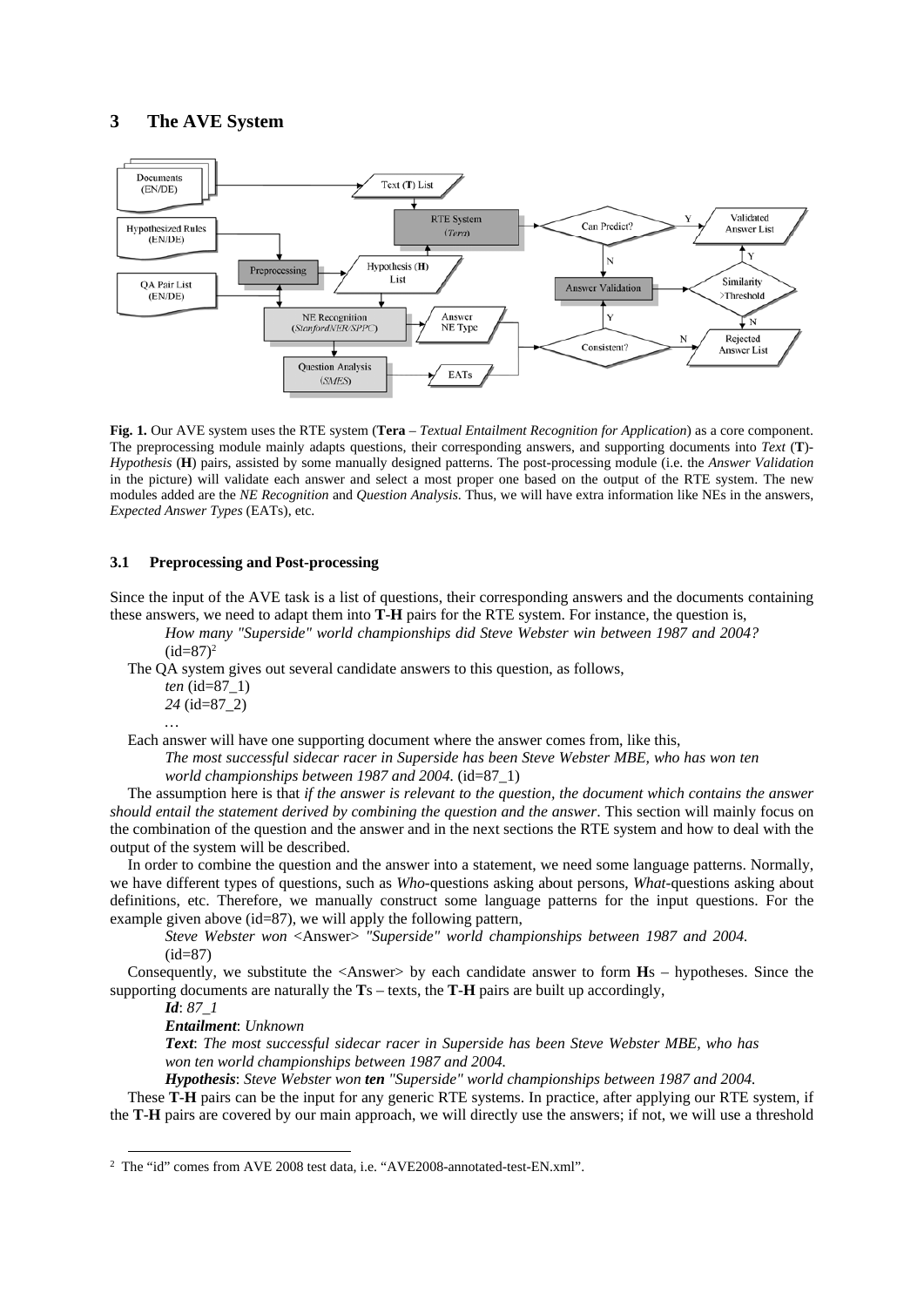to decide the answer based on the two similarity scores. Therefore, every **T**-**H** pair has a triple similarity score and a BoW similarity score, and for some of the **T**-**H** pairs, we directly know whether the entailment holds. The post-processing is straightforward, the "YES" entailment cases will be validated answers and the "NO" entailment cases will be rejected answers. In addition, the selected answers (i.e. the best answers) will naturally be the pairs covered by our main approach or (if not,) with the highest similarity scores.

#### **3.2 Additional Components**

The RTE system is used as a core component of the AVE system. Based on the error analysis of last year's results, this year we use additional components to filter out noisy candidates. Therefore, two extra components are added to the architecture, the NE recognizer and the question analyzer. For NE recognition, we use StanfordNER (Finkel et al., 2005) for English and SPPC (Neumann and Piskorski, 2002) for German; and for question analysis, we use the SMES system (Neumann and Piskorski, 2002). The detailed workflow is as follows,

- 1. Annotate NEs in **H**, store them in an NE list; if the answer is an NE, store the NE type as A' Type;
- 2. Analyze the question and obtain expected answer type, store it as A\_Type;

3. Synthesize all the information, i.e. NE list, A\_Type, A'\_Type, BoW similarity, Triple similarity, etc.

As for the example mentioned above (id=87), the additional information will be,

- NE list: *Steve Webster* (person), *1987* (date), *2004* (date);
- A\_Type: Number
- A'\_Type: Number

Then, heuristic rules are straightforward to be applied, e.g. checking the consistence between A\_Type and A'\_Type, checking whether all (or how many of) the NEs also appear in the documents, etc. All these results together with the outputs of the RTE system will be synthesized to make the final decision.

## **4 Results**

We have submitted two runs for this year's AVE tasks, one for English and one for German. In the following, we will first show the table of the results and then present an error analysis.

| <b>Submission</b><br><b>Runs</b> | Recall | <b>Precision</b> | <b>F-measure</b> | <b>Estimated QA</b><br><b>Performance</b> | QA<br><b>Accuracy</b> |
|----------------------------------|--------|------------------|------------------|-------------------------------------------|-----------------------|
| 100% VALIDATED (EN)              |        | 0.08             | 0.14             | N/A                                       | N/A                   |
| 50% VALIDATED (EN)               | 0.5    | 0.08             | 0.13             | N/A                                       | N/A                   |
| Perfect Selection (EN)           | N/A    | N/A              | N/A              | 0.56                                      | 0.34                  |
| Best QA System (EN)              | N/A    | N/A              | N/A              | 0.21                                      | 0.21                  |
| $dfki07$ -run $1$ (EN)           | 0.62   | 0.37             | 0.46             | N/A                                       | 0.16                  |
| dfki07-run2 (EN)                 | 0.71   | 0.44             | 0.55             | N/A                                       | 0.21                  |
| $dfki08run1$ (EN)                | 0.78   | 0.54             | 0.64             | 0.34                                      | 0.24                  |
|                                  |        |                  |                  |                                           |                       |
| 100% VALIDATED(DE)               |        | 0.12             | 0.21             | N/A                                       | N/A                   |
| 50% VALIDATED (DE)               | 0.5    | 0.12             | 0.19             | N/A                                       | N/A                   |
| Perfect Selection (DE)           | N/A    | N/A              | N/A              | 0.77                                      | 0.52                  |
| Best QA System (DE)              | N/A    | N/A              | N/A              | 0.38                                      | 0.38                  |
| dfki08run1 (DE)                  | 0.71   | 0.54             | 0.61             | 0.52                                      | 0.43                  |

**Table 1.** Results of our submissions compared with last year's

In the table, we notice that both for English and German, our validation system outperforms the best QA systems, which suggests the necessity of the validation step. Although there is a gap between the system performance and the perfect selection, the results are quite satisfactory. If we compare this year's results with last year's, the additional information does improve the results significantly.

Comparing the recall and precision, for both languages, the latter is worse. Therefore, we did some error analysis to see whether there is still some space for improvements. An interesting example in the English data is as follows,